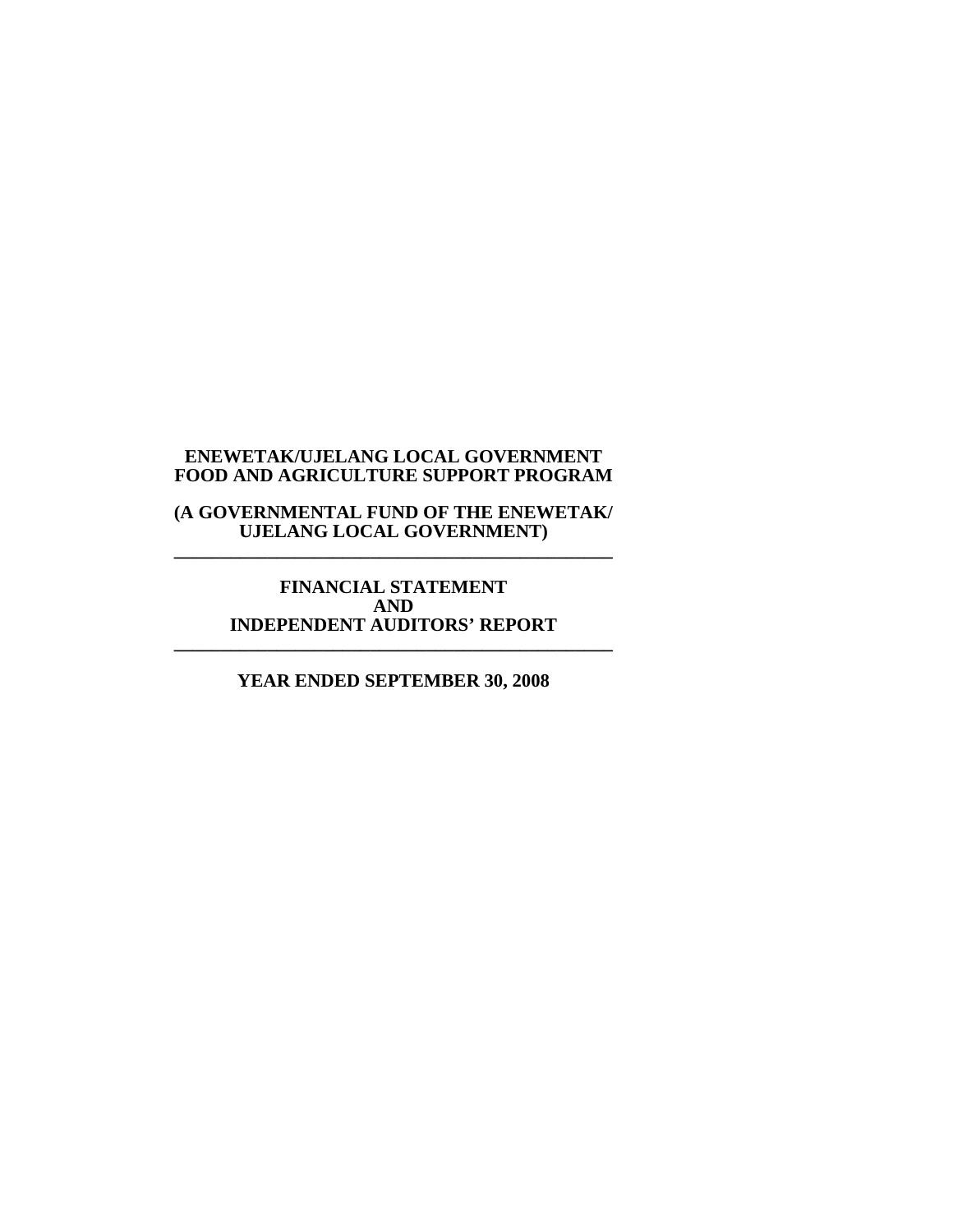

Deloitte & Touche LLP 361 South Marine Corps Drive Tamuning, GU 96913-3911 USA Tel: (671)646-3884 Fax: (671)649-4932 www.deloitte.com

# **INDEPENDENT AUDITORS' REPORT**

Mayor Jackson Ading Enewetak/Ujelang Local Government Republic of the Marshall Islands:

We have audited the accompanying statement of revenues, expenditures and changes in fund balance of the Enewetak/Ujelang Local Government (EULGOV) Food and Agriculture Support Program (the Program), a governmental fund of EULGOV, for the year ended September 30, 2008. This financial statement is the responsibility of the Program's management. Our responsibility is to express an opinion on this financial statement based on our audit.

We conducted our audit in accordance with auditing standards generally accepted in the United States of America and the standards applicable to financial audits contained in *Government Auditing Standards*, issued by the Comptroller General of the United States. Those standards require that we plan and perform the audit to obtain reasonable assurance about whether the financial statement is free of material misstatement. An audit includes consideration of internal control over financial reporting as a basis for designing audit procedures that are appropriate in the circumstances, but not for the purpose of expressing an opinion on the effectiveness of the Program's internal control over financial reporting. Accordingly, we express no such opinion. An audit also includes examining, on a test basis, evidence supporting the amounts and disclosures in the financial statements, assessing the accounting principles used and significant estimates made by management, as well as evaluating the overall financial statement presentation. We believe that our audit provides a reasonable basis for our opinion.

As discussed in Note 1 to the financial statement, the financial statement referred to above presents only the EULGOV Food and Agriculture Support Program and is not intended to present fairly the results of operations of the Enewetak/Ujelang Local Government in conformity with accounting principles generally accepted in the United States of America.

In our opinion, the financial statement referred to above presents fairly, in all material respects, the results of operations of the Program for the year ended September 30, 2008 in conformity with accounting principles generally accepted in the United States of America.

In accordance with *Government Auditing Standards*, we have also issued our report dated April 17, 2009, on our consideration of the Program's internal control over financial reporting and on our tests of its compliance with certain provisions of laws, regulations, contracts, and grant agreements and other matters. The purpose of that report is to describe the scope of our testing of internal control over financial reporting and compliance and the results of that testing, and not to provide an opinion on the internal control over financial reporting or on compliance. That report is an integral part of an audit performed in accordance with *Government Auditing Standards* and should be considered in assessing the results of our audit.

lotte Wackell

April 17, 2009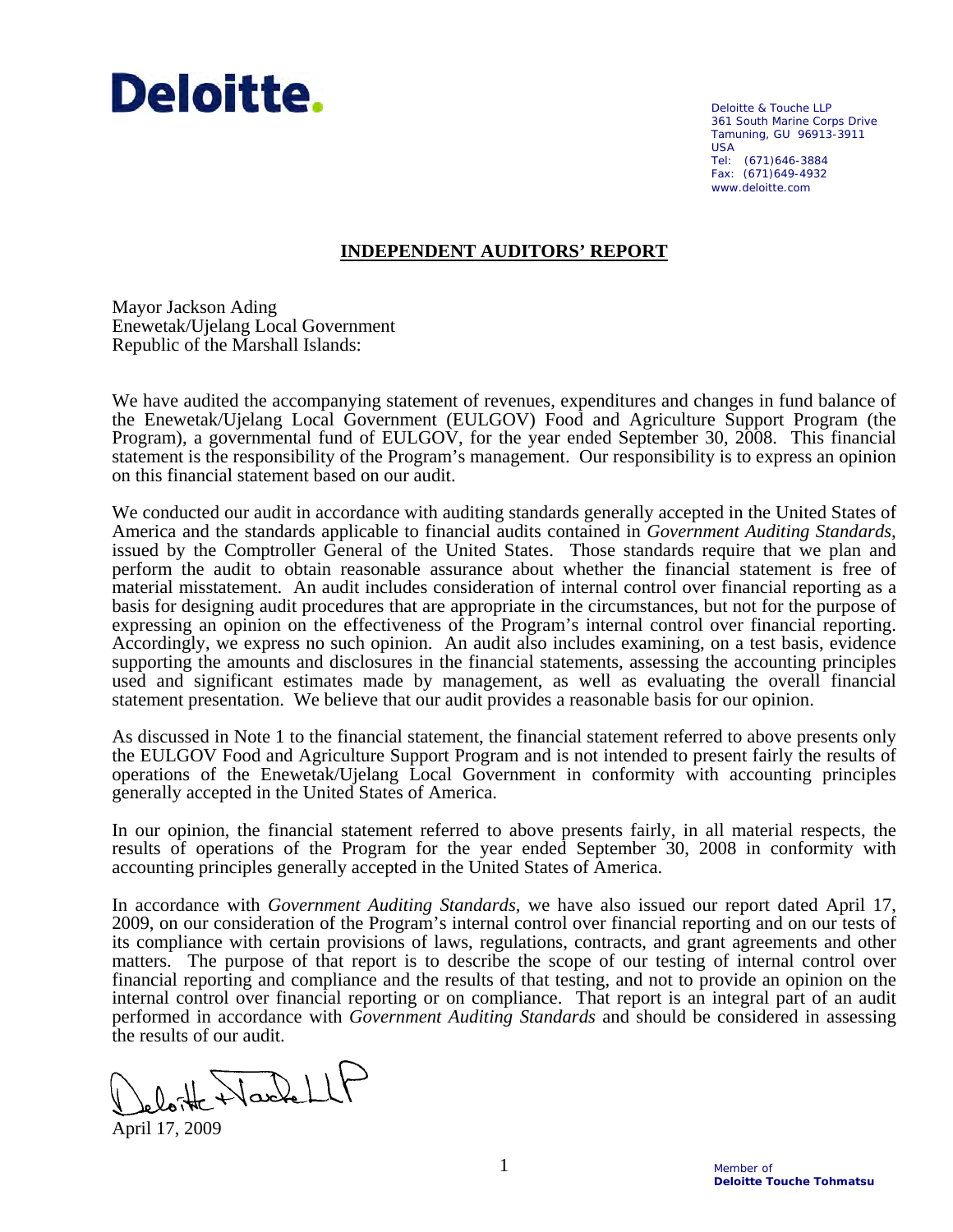# Statement of Revenues, Expenditures and Changes in Fund Balance Year Ended September 30, 2008

| Revenues:                                 |                 |
|-------------------------------------------|-----------------|
| Federal program receipts                  | 1,895,090<br>\$ |
| Total revenues                            | 1,895,090       |
| Expenditures:                             |                 |
| Personnel services                        | 693,788         |
| Direct food costs                         | 586,359         |
| Petroleum, oil and lube                   | 396,277         |
| Materials and supplies                    | 194,604         |
| Equipment rental                          | 47,658          |
| Contractual services                      | 24,000          |
| Repairs and maintenance                   | 12,965          |
| Kawewa subsistence                        | 12,384          |
| Insurance                                 | 11,724          |
| Accomodation and other benefits           | 10,901          |
| Warehouse rental                          | 8,250           |
| Travel                                    | 5,762           |
| Temporary labor fees                      | 4,145           |
| Office rental                             | 3,600           |
| Communication                             | 2,561           |
| Office supplies                           | 1,904           |
| Wharfage and stevedoring                  | 1,214           |
| <b>Bank</b> charges                       | 1,094           |
| Miscellaneous                             | 2,834           |
| Total expenditures                        | 2,022,024       |
| Deficiency of revenues under expenditures | (126, 934)      |
| Other financing sources:                  |                 |
| Transfers in from General Fund            | 126,934         |
| Fund balance at beginning of year         |                 |
| Fund balance at end of year               | \$              |

See accompanying notes to financial statement.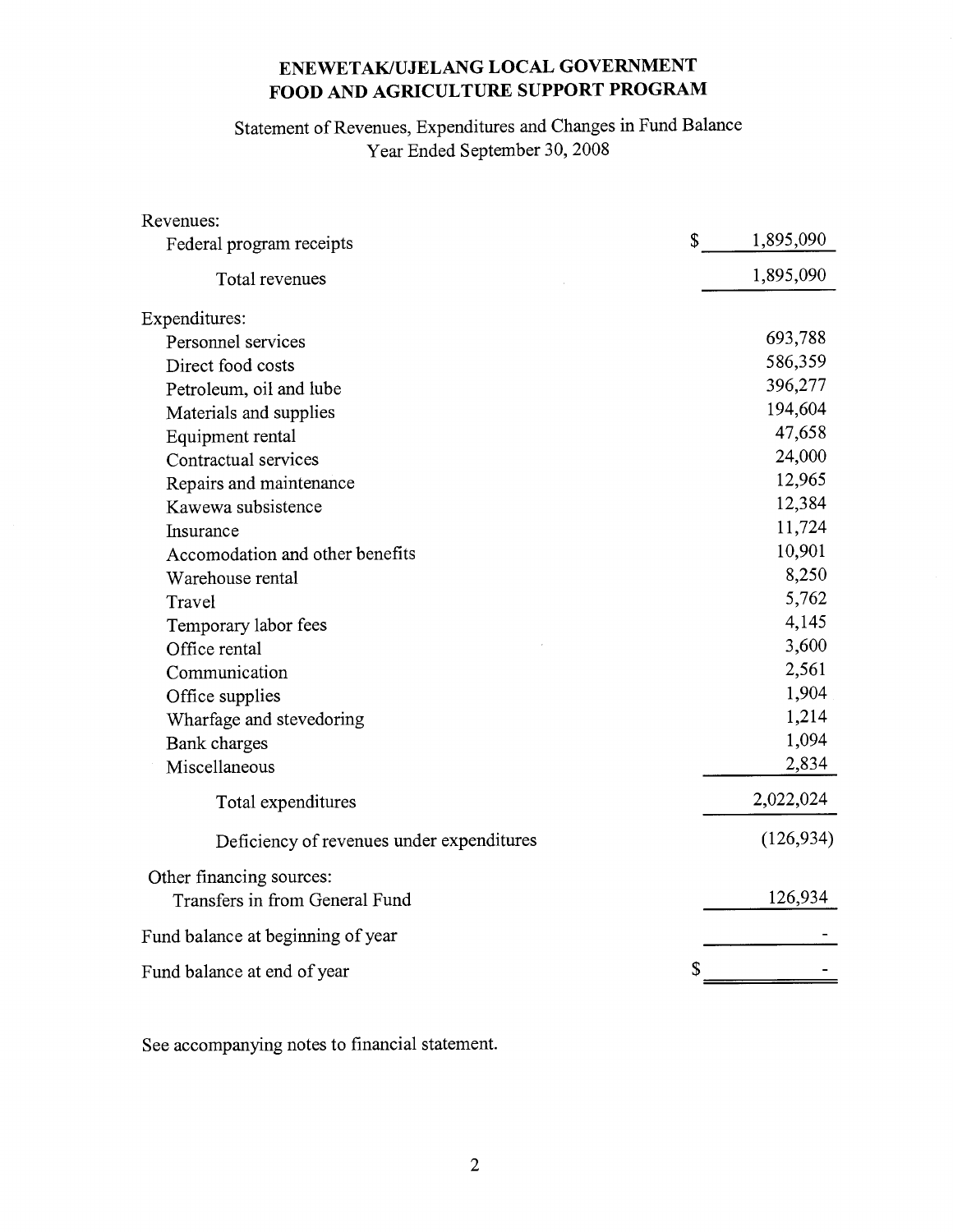#### Notes to Statement of Revenues, Expenditures and Changes in Fund Balance September 30, 2008

#### (1) Organization

 The Enewetak/Ujelang Local Government (EULGOV) was established pursuant to Public Law 1981-2, the Local Government Act of the Republic of the Marshall Islands, and operates under the Constitution of the Enewetak/Ujelang Local Government. EULGOV is governed by an elected mayor and a fifteen-member council. The EULGOV Food and Agriculture Support Program (the Program) is considered a governmental fund of EULGOV and was established to account for funding received pursuant to Section  $103(f)(2)$  of the Compact of Free Association Amendments Act of 2003.

 The accompanying financial statement relates solely to those accounting records maintained by the Program, and does not incorporate any accounts related to any other departments or agencies of EULGOV.

## (2) Summary of Significant Accounting Policies

 The financial statement of the Program has been prepared in conformity with accounting principles generally accepted in the United States of America (GAAP), as applied to government units. The Governmental Accounting Standards Board (GASB) is the accepted standard-setting body for establishing governmental accounting and financial reporting principles. The more significant of the Program's accounting policies are described below.

## A. Measurement Focus and Basis of Accounting

The Program reports the results of its operations in one governmental fund. A fund is a separate accounting entity with a self-balancing set of accounts. They are concerned only with the measurement of financial position and are not involved with measurement of results of operations. Fund accounting is designed to demonstrate legal compliance and to aid financial management by segregating transactions related to certain government functions or activities.

Governmental funds are used to account for all or most of a government's general activities, including the collection and disbursement of earmarked monies (special revenue funds).

## B. Basis of Presentation

The accounting and financial reporting treatment applied to a fund is determined by its measurement focus. All governmental funds are accounted for using a current financial resources measurement focus. Operating statements of these funds present increases (i.e., revenues and other financing sources) and decreases (i.e., expenditures and other financing uses) in net current assets.

The modified accrual basis of accounting is used by all governmental fund types. Under the modified accrual basis of accounting, revenues are recognized when susceptible to accrual (i.e., when they become both measurable and available). "Measurement" means the amount of the transaction can be determined and "available" means collectible within the current period or soon enough thereafter to be used to pay liabilities of the current period. Expenditures are recorded when the related liability is incurred.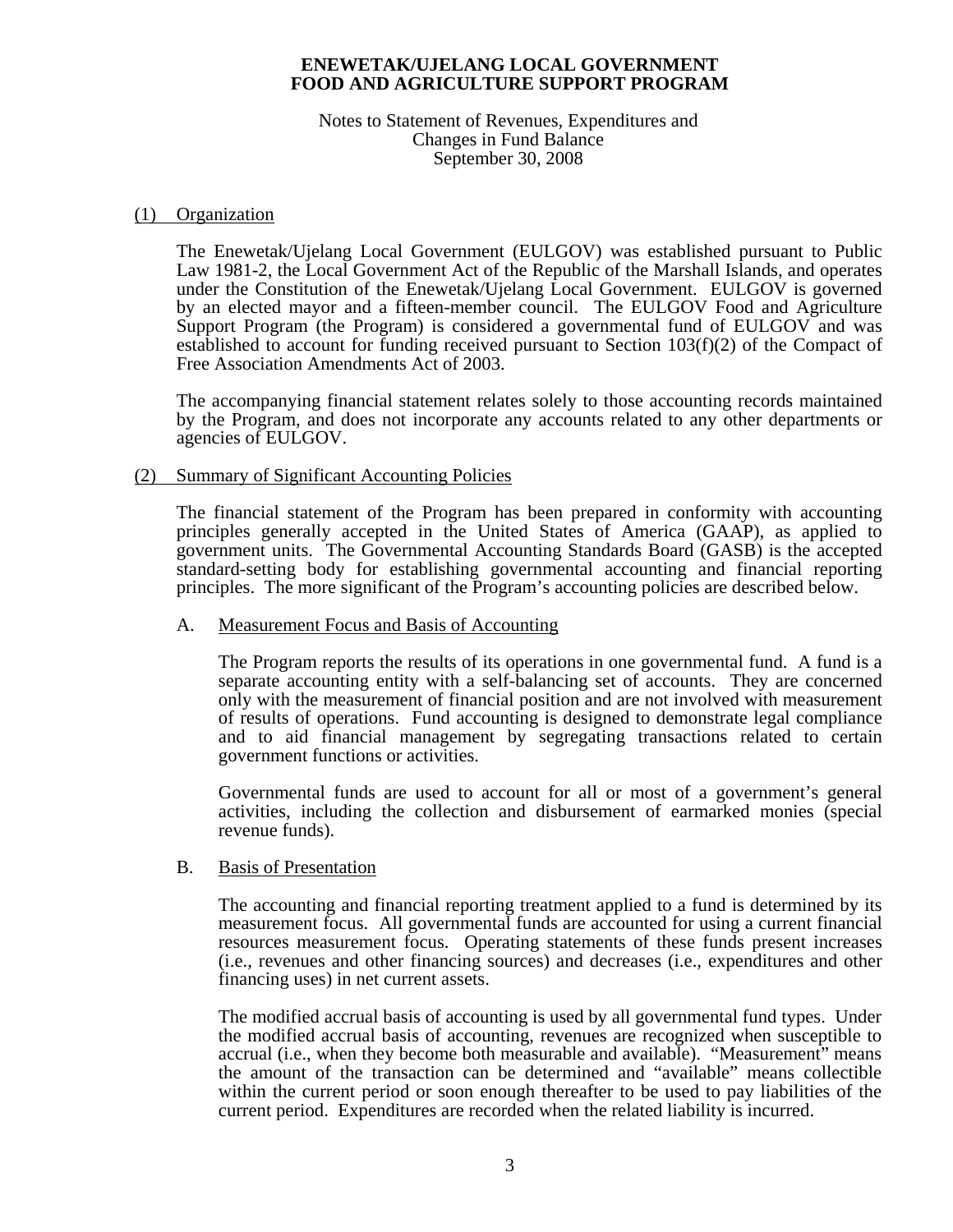#### Notes to Statement of Revenues, Expenditures and Changes in Fund Balance September 30, 2008

# (2) Summary of Significant Accounting Policies, Continued

# C. Estimates

 The preparation of financial statements in conformity with GAAP requires management to make estimates and assumptions that affect the reported amounts of assets and liabilities and disclosure of contingent assets and liabilities at the date of the financial statements and the reported amounts of revenues and expenditures during the reporting period. Actual results could differ from those estimates.

## (3) Risk Management

The Program is exposed to various risks of loss related to torts; theft of, damage to, and destruction of assets; errors and omissions; injuries to employees; and natural disasters. The Program has elected to purchase commercial automobile and marine insurance from independent third parties for the risks of loss to which it is exposed. For other risks of loss to which it is exposed, the Program has elected not to purchase commercial insurance. Instead, the Program's management believes it is more economical to manage its risks internally. In the event of claim settlements and judgments, the Program reports all of its risk management activities in the General Fund of EULGOV. Claims expenditures and liabilities are reported when it is probable that a loss has occurred and the amount of that loss can be reasonably estimated. These losses include an estimate of claims that have been incurred but not reported. No material losses have resulted from the Program's risk management activities for the past three years.

## (4) Contingency

# Questioned Costs

 The Program is subject to financial and compliance audits to ascertain if Federal laws and guidelines have been followed. Cumulative questioned costs of \$2,217,109 exist as of September 30, 2008. In addition, the Program is considered to have responsibility for any questioned costs that may result from Single Audits of the Program for the fiscal years for which audits have not been performed. The ultimate disposition of these questioned costs can be determined only by final action of the grantor agency. Therefore, no provision for any liability that may result upon resolution of these matters has been made in the accompanying financial statement.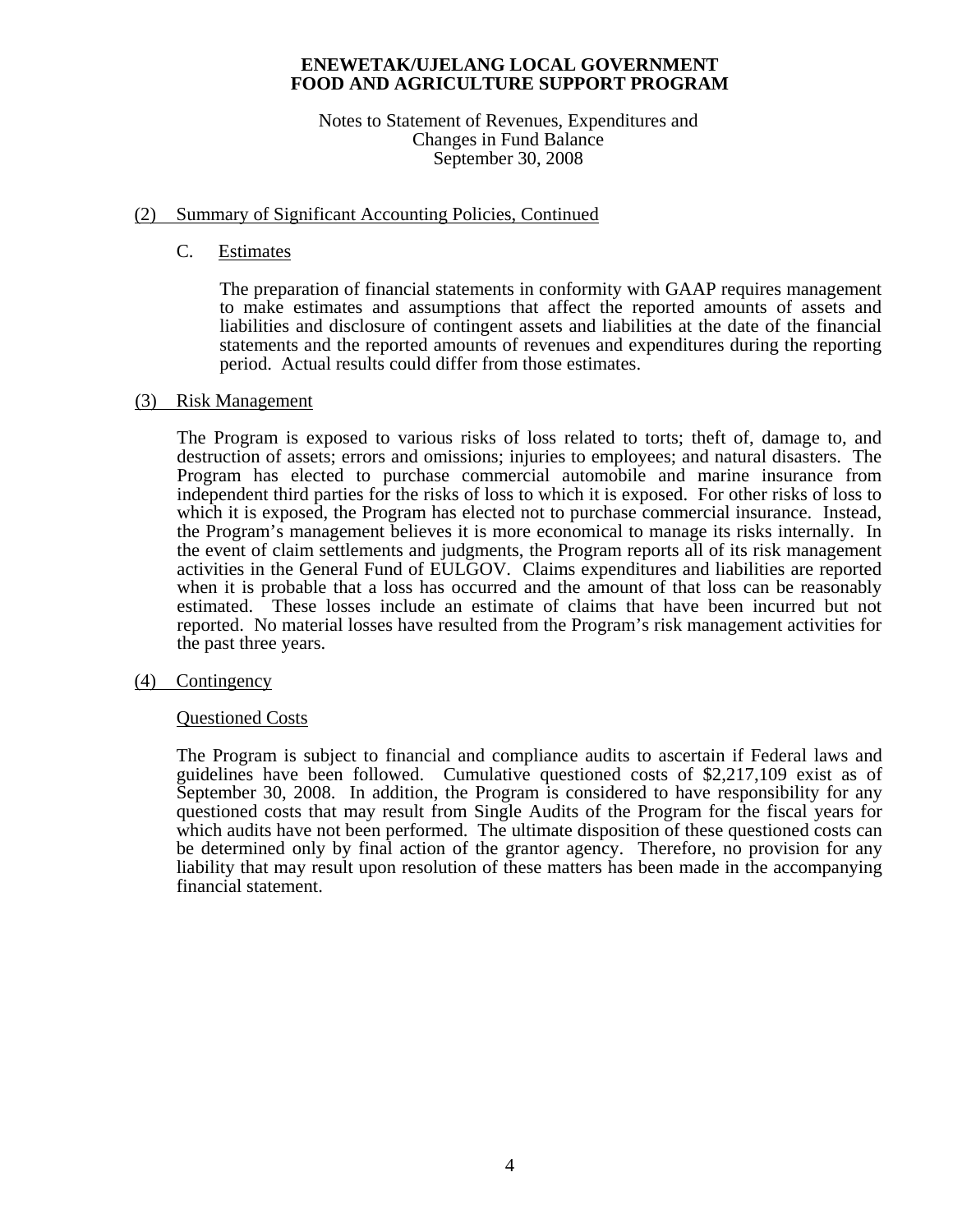# **(A GOVERNMENTAL FUND OF THE ENEWETAK/**  UJELANG LOCAL GOVERNMENT)

### **INDEPENDENT AUDITORS' REPORTS ON INTERNAL CONTROL AND ON COMPLIANCE**

# **YEAR ENDED SEPTEMBER 30, 2008**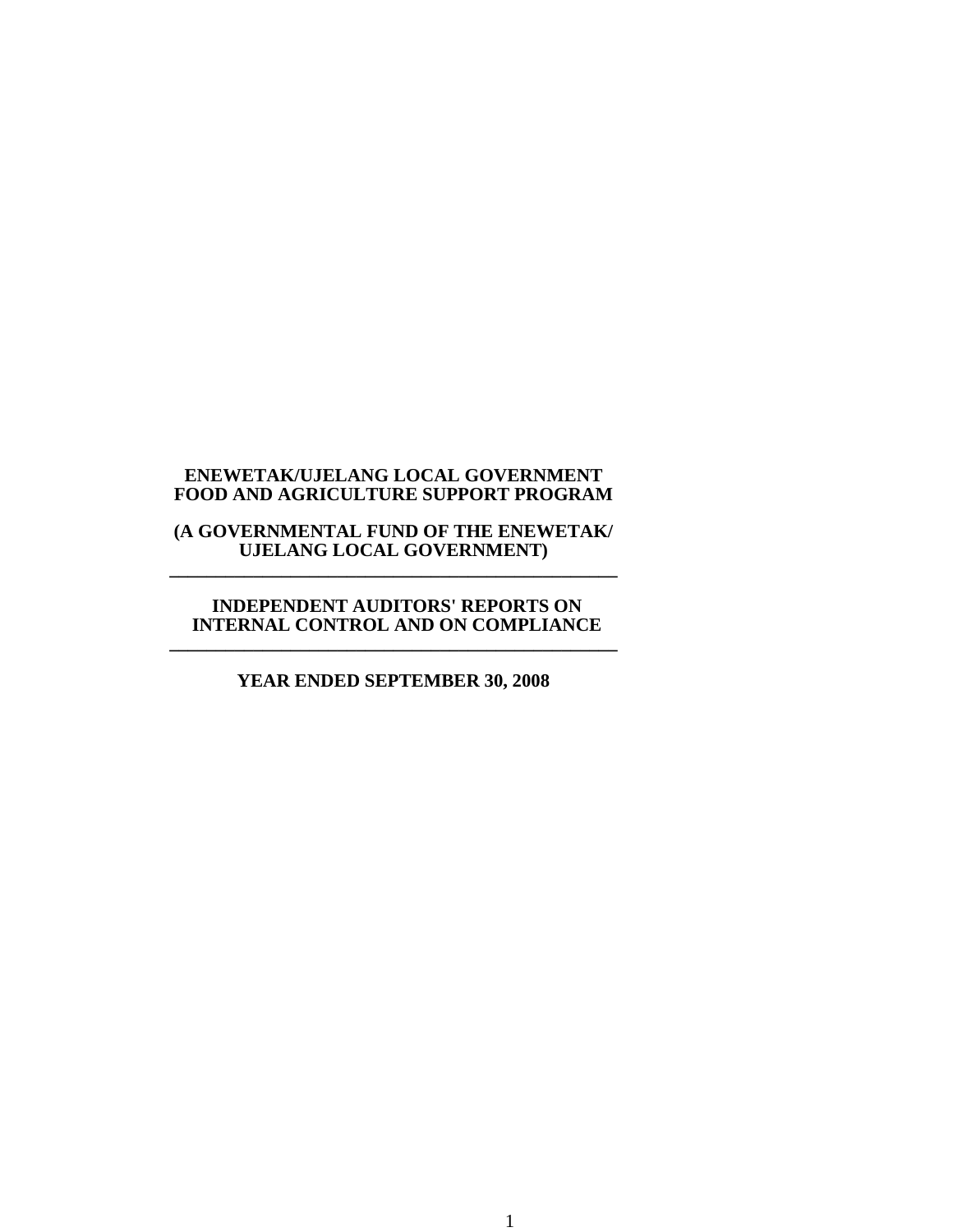

Deloitte & Touche LLP 361 South Marine Corps Drive Tamuning, GU 96913-3911 USA Tel: (671)646-3884 Fax: (671)649-4932 www.deloitte.com

### **INDEPENDENT AUDITORS' REPORT ON INTERNAL CONTROL OVER FINANCIAL REPORTING AND ON COMPLIANCE AND OTHER MATTERS BASED ON AN AUDIT PERFORMED IN ACCORDANCE WITH** *GOVERNMENT AUDITING STANDARDS*

Mayor Jackson Ading Enewetak/Ujelang Local Government Republic of the Marshall Islands:

We have audited the financial statement of the Enewetak/Ujelang Local Government Food and Agriculture Support Program (the Program) for the year ended September 30, 2008 and have issued our report thereon dated April 17, 2009. We conducted our audit in accordance with auditing standards generally accepted in the United States of America and the standards applicable to financial audits contained in *Government Auditing Standards*, issued by the Comptroller General of the United States.

#### Internal Control Over Financial Reporting

In planning and performing our audit, we considered the Program's internal control over financial reporting as a basis for designing our auditing procedures for the purpose of expressing our opinion on the financial statement, but not for the purpose of expressing an opinion on the effectiveness of the Program's internal control over financial reporting. Accordingly, we do not express an opinion on the effectiveness of the Program's internal control over financial reporting.

Our consideration of internal control over financial reporting was for the limited purpose described in the preceding paragraph and would not necessarily identify all deficiencies in internal control over financial reporting that might be significant deficiencies or material weaknesses. However, as discussed below, we identified certain deficiencies in internal control over financial reporting that we consider to be significant deficiencies.

A *control deficiency* exists when the design or operation of a control does not allow management or employees, in the normal course of performing their assigned functions, to prevent or detect misstatements on a timely basis. A *significant deficiency* is a control deficiency, or combination of control deficiencies, that adversely affects the entity's ability to initiate, authorize, record, process, or report financial data reliably in accordance with accounting principles generally accepted in the United States of America such that there is more than a remote likelihood that a misstatement of the entity's financial statements that is more than inconsequential will not be prevented or detected by the entity's internal control. We consider the deficiencies described in the accompanying Schedule of Findings and Questioned Costs (pages 8 through 11) as items 2008-1 and 2008-2 to be significant deficiencies in internal control over financial reporting.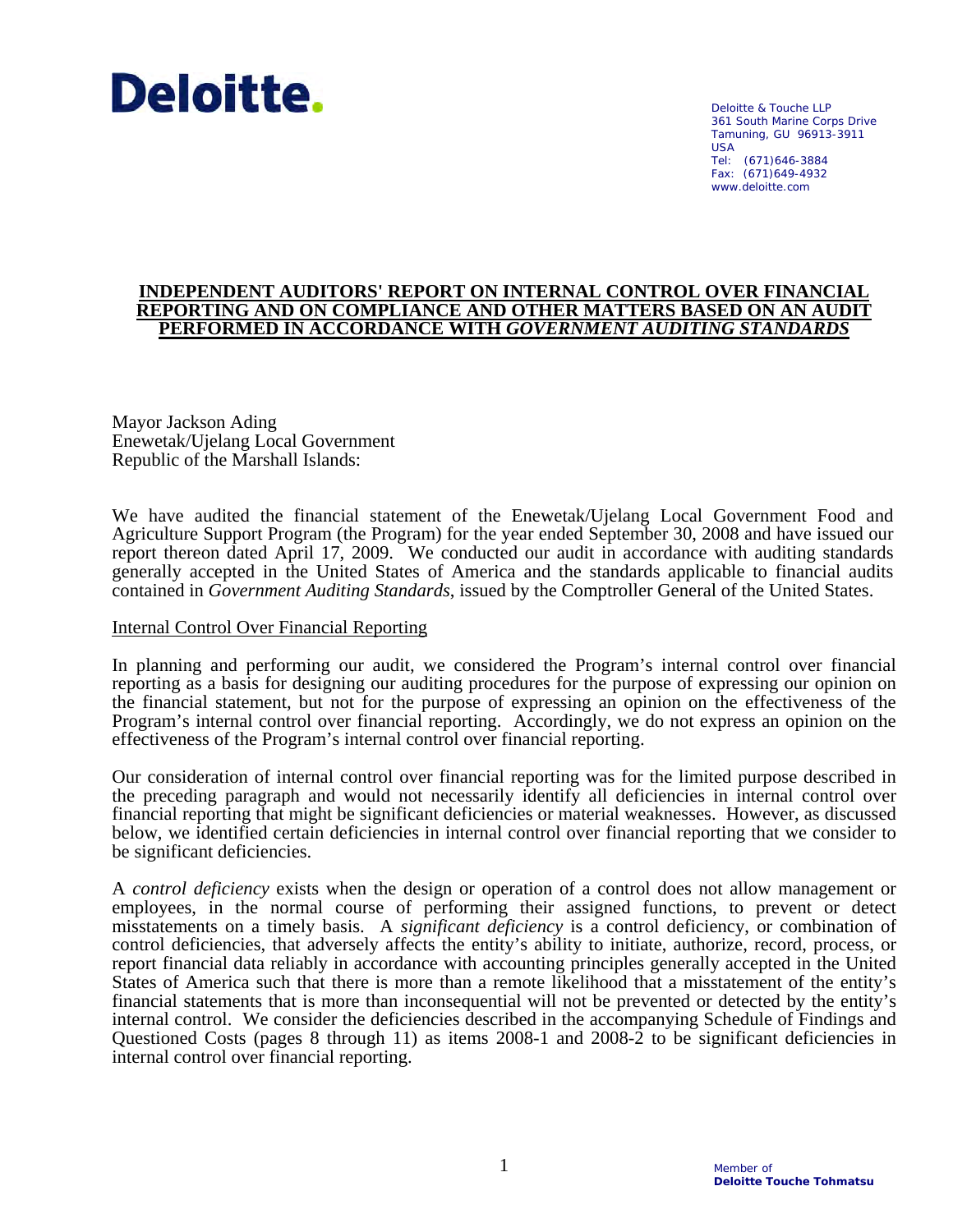A *material weakness* is a significant deficiency, or a combination of significant deficiencies, that results in more than a remote likelihood that a material misstatement of the financial statements will not be prevented or detected by the entity's internal control.

Our consideration of the internal control over financial reporting was for the limited purpose described in the first paragraph of this section and would not necessarily identify all deficiencies in the internal control that might be significant deficiencies and, accordingly, would not necessarily disclose all significant deficiencies that are also considered to be material weaknesses. However, we believe that none of the significant deficiencies described above are material weaknesses.

### Compliance and Other Matters

As part of obtaining reasonable assurance about whether the Program's financial statement is free of material misstatement, we performed tests of its compliance with certain provisions of laws, regulations, contracts, and grant agreements, noncompliance with which could have a direct and material effect on the determination of financial statement amounts. However, providing an opinion on compliance with those provisions was not an objective of our audit and, accordingly, we do not express such an opinion. The results of our tests disclosed no instances of noncompliance or other matters that are required to be reported under *Government Auditing Standards*.

The Program's responses to the findings identified in our audit are described in the accompanying Schedule of Findings and Questioned Costs. We did not audit the Program's response and, accordingly, we express no opinion on it.

This report is intended solely for the information and use of the management of the Program, federal awarding agencies, pass-through entities and the cognizant and other federal agencies and is not intended to be and should not be used by anyone other than these specified parties.

latte Nachell

April 17, 2009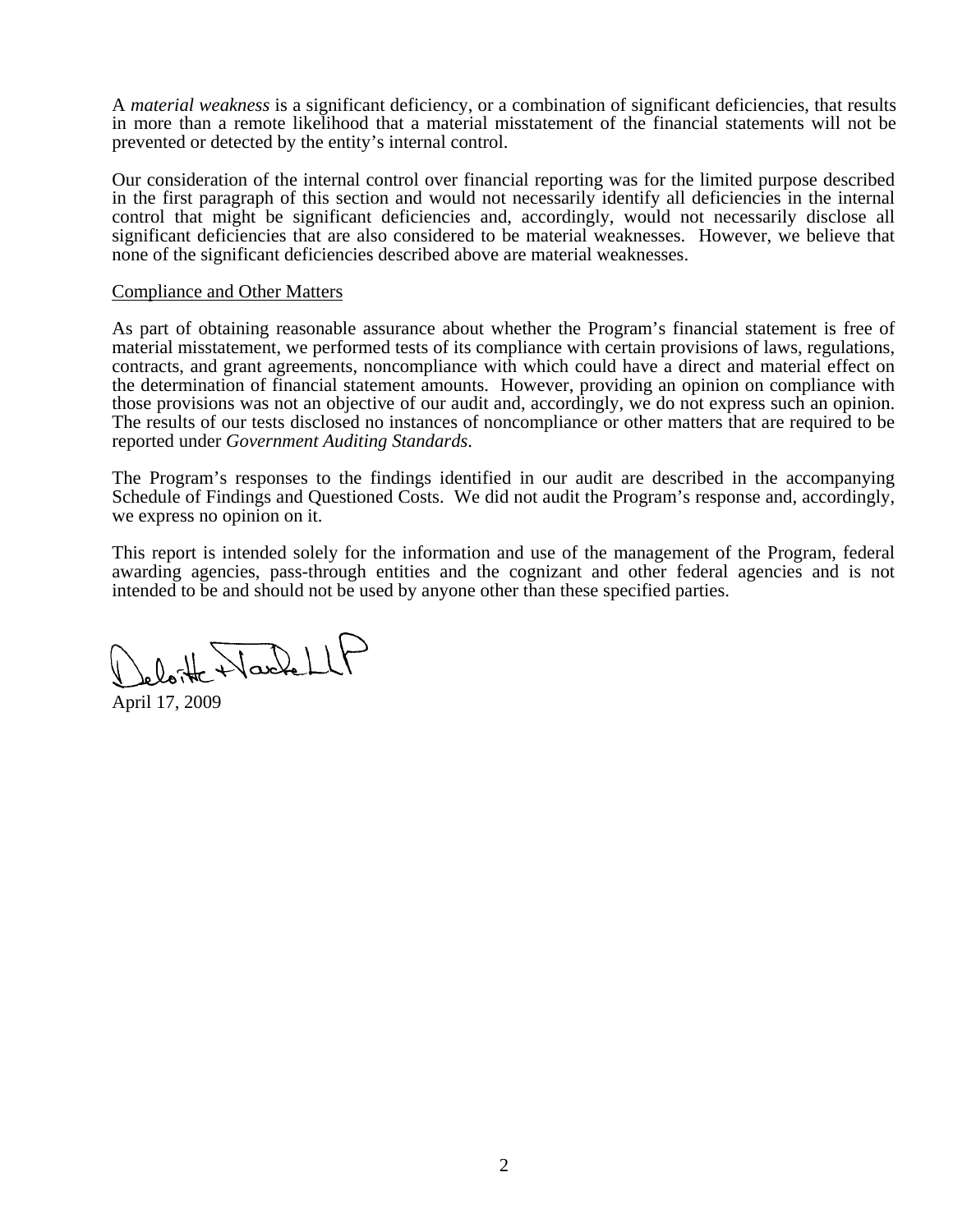

Deloitte & Touche LLP 361 South Marine Corps Drive Tamuning, GU 96913-3911 USA Tel: (671)646-3884 Fax: (671)649-4932 www.deloitte.com

#### **INDEPENDENT AUDITORS' REPORT ON COMPLIANCE AND INTERNAL CONTROL OVER COMPLIANCE APPLICABLE TO EACH MAJOR FEDERAL AWARD PROGRAM AND ON THE SCHEDULE OF EXPENDITURES OF FEDERAL AWARDS**

Mayor Jackson Ading Enewetak/Ujelang Local Government Republic of the Marshall Islands:

#### Compliance

We have audited the compliance of the Enewetak/Ujelang Local Government Food and Agriculture Support Program (the Program) with the types of compliance requirements described in the *U.S. Office of Management and Budget (OMB) Circular A-133 Compliance Supplement* that are applicable to its one major federal program for the year ended September 30, 2008. The Program's major federal program is identified in the summary of auditor's results section of the accompanying Schedule of Findings and Questioned Costs (pages 8 through 11). Compliance with the requirements of laws, regulations, contracts, and grants applicable to its one major federal program is the responsibility of the Program's management. Our responsibility is to express an opinion on the Program's compliance based on our audit.

We conducted our audit of compliance in accordance with auditing standards generally accepted in the United States of America; the standards applicable to financial audits contained in *Government Auditing Standards*, issued by the Comptroller General of the United States; and OMB Circular A-133, *Audits of States, Local Governments, and Non-Profit Organizations*. Those standards and OMB Circular A-133 require that we plan and perform the audit to obtain reasonable assurance about whether noncompliance with the types of compliance requirements referred to above that could have a direct and material effect on a major federal program occurred. An audit includes examining, on a test basis, evidence about the Program's compliance with those requirements and performing such other procedures as we considered necessary in the circumstances. We believe that our audit provides a reasonable basis for our opinion. Our audit does not provide a legal determination of the Program's compliance with those requirements.

In our opinion, the Program complied, in all material respects, with the requirements referred to above that are applicable to its Enewetak Food and Agriculture Support Program (CFDA # 15.875) for the year ended September 30, 2008. However, the results of our auditing procedures disclosed one instance of noncompliance with those requirements, which is required to be reported in accordance with OMB Circular A-133 and which is described in the accompanying Schedule of Findings and Questioned Costs as item 2008-3.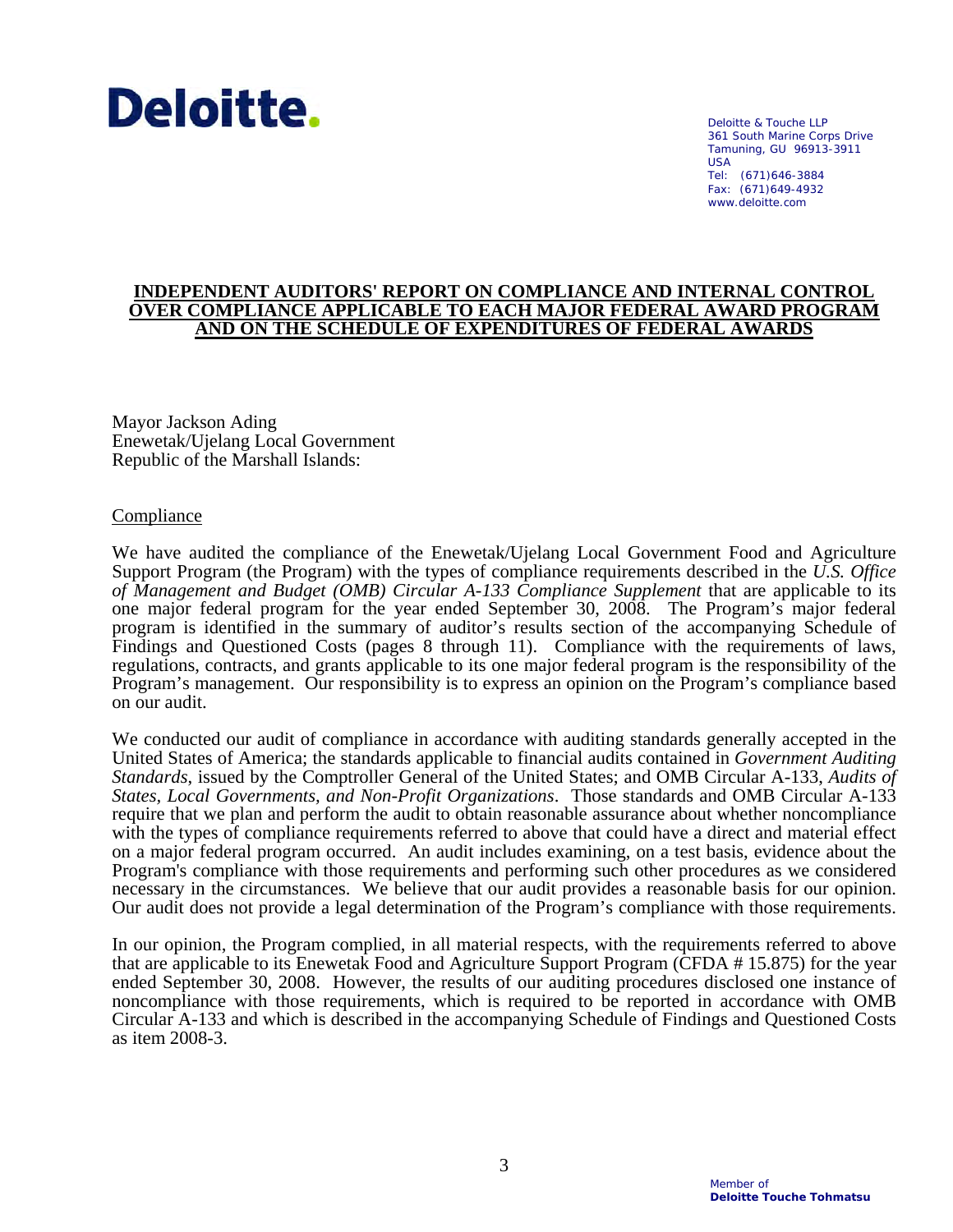## Internal Control Over Compliance

The management of the Program is responsible for establishing and maintaining effective internal control over compliance with the requirements of laws, regulations, contracts, and grants applicable to federal programs. In planning and performing our audit, we considered the Program's internal control over compliance with the requirements that could have a direct and material effect on a major federal program in order to determine our auditing procedures for the purpose of expressing our opinion on compliance, but not for the purpose of expressing an opinion on the effectiveness of internal control over compliance. Accordingly we do not express an opinion on the effectiveness of the Program's internal control over compliance.

Our consideration of internal control over compliance was for the limited purpose described in the preceding paragraph and would not necessarily identify all deficiencies in the entity's internal control that might be significant deficiencies or material weaknesses as defined below. However, as discussed below, we identified a certain deficiency in internal control over compliance that we consider to be a significant deficiency.

A *control deficiency* in the entity's internal control over compliance exists when the design or operation of a control does not allow management or employees, in the normal course of performing their assigned functions, to prevent or detect noncompliance with a type of compliance requirement of a federal program on a timely basis. A *significant deficiency* is a control deficiency, or combination of control deficiencies, that adversely affects the entity's ability to administer a federal program such that there is more than a remote likelihood that noncompliance with a type of compliance requirement of a federal program that is more than inconsequential will not be prevented or detected by the entity's internal control. We consider the deficiency in internal control over compliance described in the accompanying Schedule of Findings and Questioned Costs as item 2008-3 to be a significant deficiency.

A *material weakness* is a significant deficiency, or combination of significant deficiencies, that results in more than a remote likelihood that material noncompliance with a type of compliance requirement of a federal program will not be prevented or detected by the entity's internal control. We did not consider the significant deficiency described in the accompanying Schedule of Findings and Questioned Costs to be a material weakness.

The Program's responses to the findings identified in our audit are described in the accompanying Schedule of Findings and Questioned Costs. We did not audit the Program's response and, accordingly, we express no opinion on it.

## Schedule of Expenditures of Federal Awards

We have audited the basic financial statement of the Program for the year ended September 30, 2008 and have issued our report dated April 17, 2009. Our audit was performed for the purpose of forming an opinion on the basic financial statement taken as a whole. The accompanying Schedule of Expenditures of Federal Awards (page 6) is presented for purposes of additional analysis as required by OMB Circular A-133 and is not a required part of the basic financial statement. This schedule is the responsibility of the Program's management. Such information has been subjected to the auditing procedures applied in our audit of the basic financial statement and, in our opinion, is fairly stated, in all material respects, when considered in relation to the basic financial statement taken as a whole.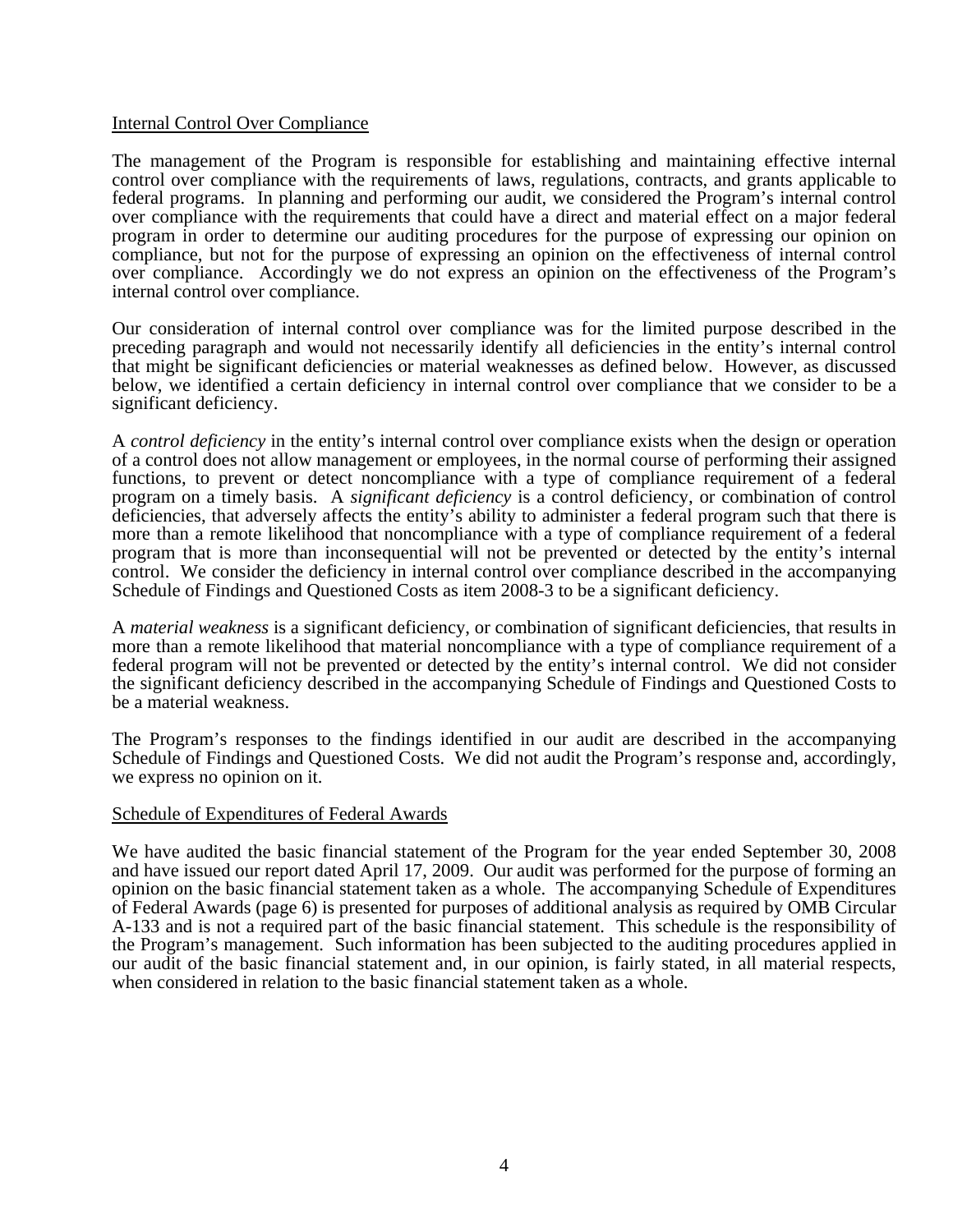This report is intended solely for the information and use of the management of the Program, federal awarding agencies, pass-through entities and the cognizant and other federal agencies and is not intended to be and should not be used by anyone other than these specified parties.

leloite NachellP

April 17, 2009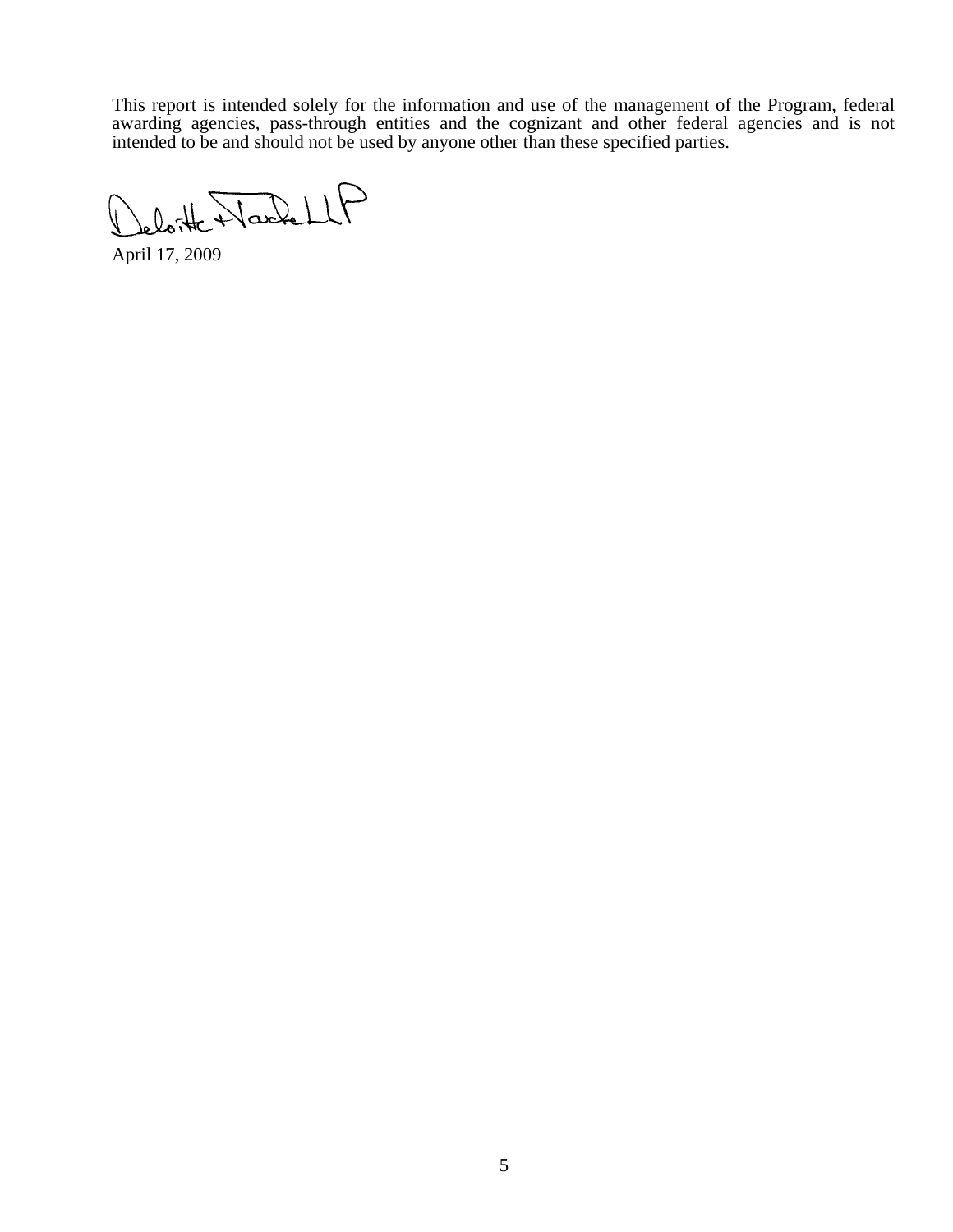Schedule of Expenditures of Federal Awards Year Ended September 30, 2008

|                                                                                   | Beginning<br><b>Fund Balance</b> | 2008<br><b>Funds</b><br>Received | 2008<br><b>Funds</b><br>Expended | Ending<br><b>Fund Balance</b> |
|-----------------------------------------------------------------------------------|----------------------------------|----------------------------------|----------------------------------|-------------------------------|
| U.S. Department of the Interior<br>CFDA #15.875                                   |                                  |                                  |                                  |                               |
| Funds received in a direct<br>capacity:                                           |                                  |                                  |                                  |                               |
| Operation of the Enewetak<br>Food<br>Agriculture<br>and<br><b>Support Program</b> | \$                               | 1,895,090                        | 1,895,090<br>SS.                 | \$                            |

See accompanying notes to schedule of expenditures of federal awards.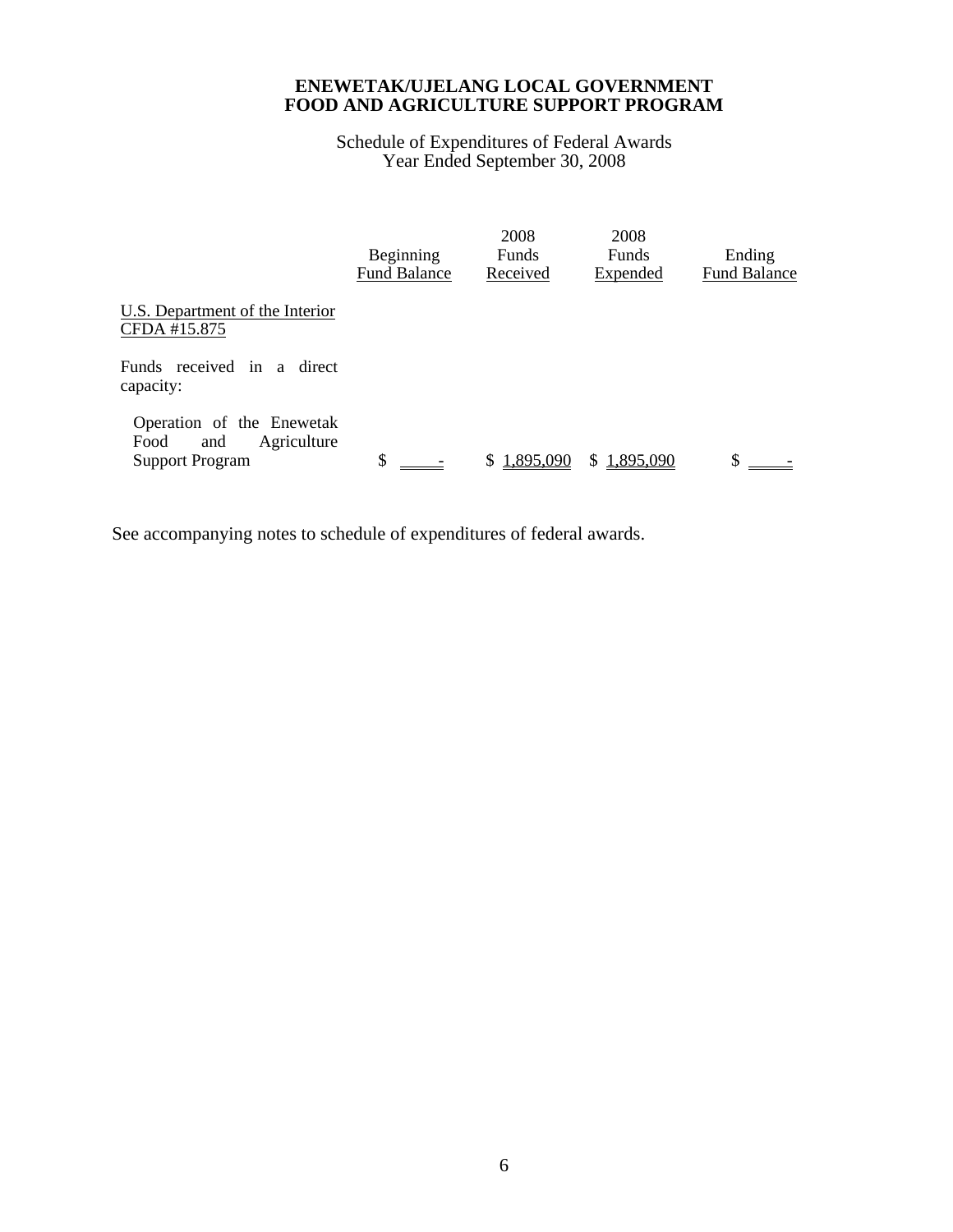Notes to Schedule of Expenditures of Federal Awards Year Ended September 30, 2008

## (1) Organization

 The Program is the recipient of non-Compact of Free Association related funds received from the U.S. Department of the Interior. These funds must be expended in accordance with grant awards and are subject to general U.S. federal requirements, including OMB's Circular A-87 and Circular A-102.

# (2) Summary of Significant Accounting Policies

## a. Basis of Accounting

The accompanying Schedule of Expenditures of Federal Awards includes the federal grant activity of the Program and is presented on the modified accrual basis of accounting. The information in this schedule is presented in accordance with the requirements of OMB Circular A-133, *Audits of States, Local Governments and Non-Profit Organizations*.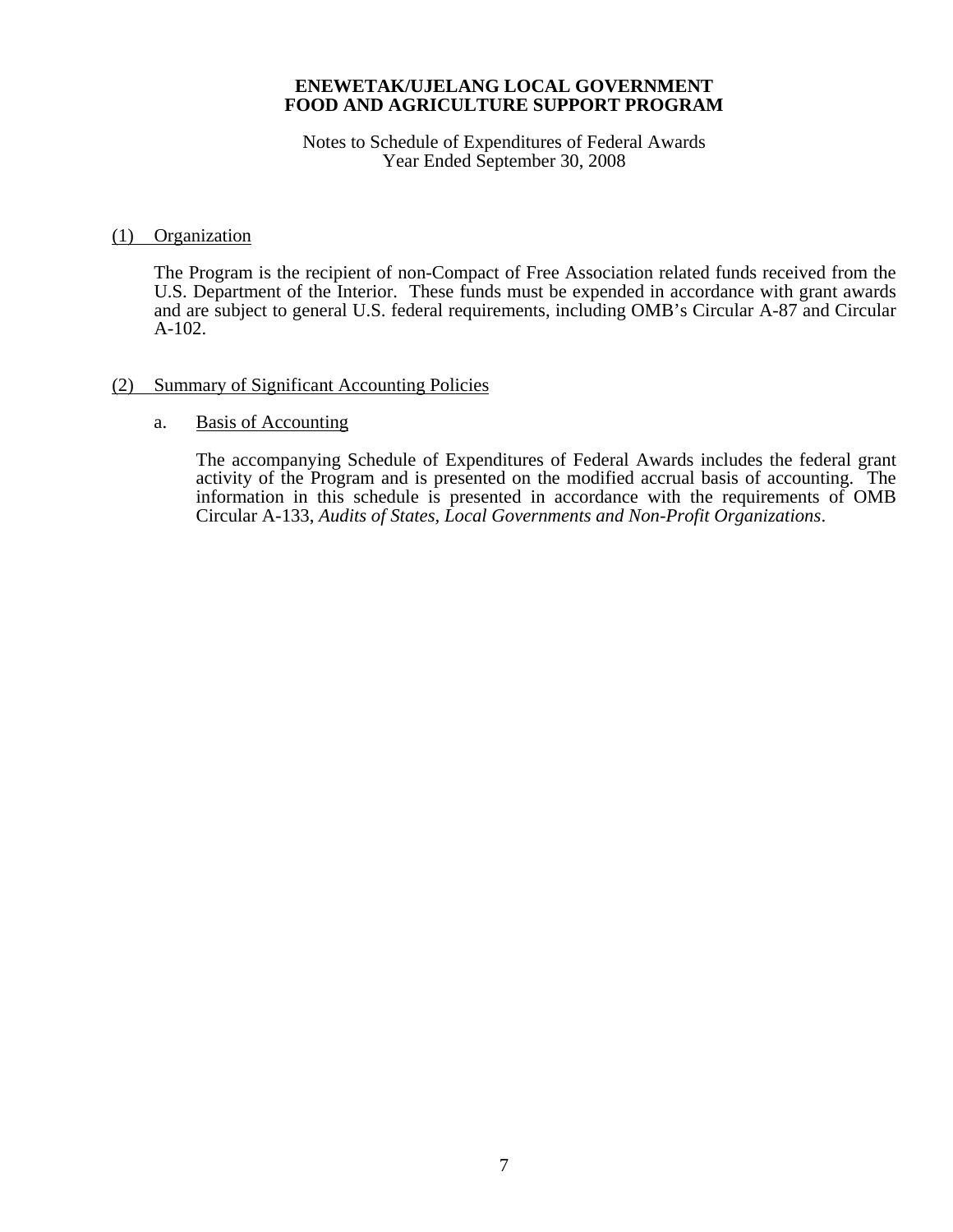Schedule of Findings and Questioned Costs Year Ended September 30, 2008

# **A. SUMMARY OF AUDITORS' RESULTS**

- 1. The Independent Auditors' Report on the financial statement expressed an unqualified opinion.
- 2. Significant deficiencies in internal control were disclosed by the audit of the financial statement, none of which are considered to be material weaknesses.
- 3. No instances of noncompliance considered material to the financial statement were disclosed by the audit.
- 4. One significant deficiency in internal control was disclosed by the audit of the major federal award program, which is not considered to be a material weakness.
- 5. The Independent Auditors' Report on compliance for the major federal award program expressed a qualified opinion.
- 6. The audit disclosed findings that are required to be reported in accordance with Section 510(a) of OMB Circular A-133.
- 7. The Program's one major program was as follows: Name of Federal Program or Cluster CFDA Number Enewetak Food and Agriculture Support Program 15.875
- 8. A threshold of \$300,000 was used to distinguish between Type A and Type B programs as those terms are defined in OMB Circular A-133.
- 9. The Program did not qualify as a low-risk auditee as that term is defined in OMB Circular A-133.

# **B. FINDINGS RELATING TO THE FINANCIAL STATEMENT, WHICH IS REQUIRED TO BE REPORTED IN ACCORDANCE WITH GAGAS**

| Reference<br>Number | Findings                    | Refer<br>Page # |  |
|---------------------|-----------------------------|-----------------|--|
| 2008-1              | Journal Vouchers            |                 |  |
| 2008-2              | <b>Bank Reconciliations</b> | ۱ ( )           |  |

# **C. FINDINGS AND QUESTIONED COSTS – MAJOR FEDERAL AWARD PROGRAMS AUDIT**

| Reference | Findings                                    | Questioned | Refer  |
|-----------|---------------------------------------------|------------|--------|
| Number    |                                             | Costs      | Page # |
| 2008-3    | Procurement and Suspension and<br>Debarment | \$21,562   |        |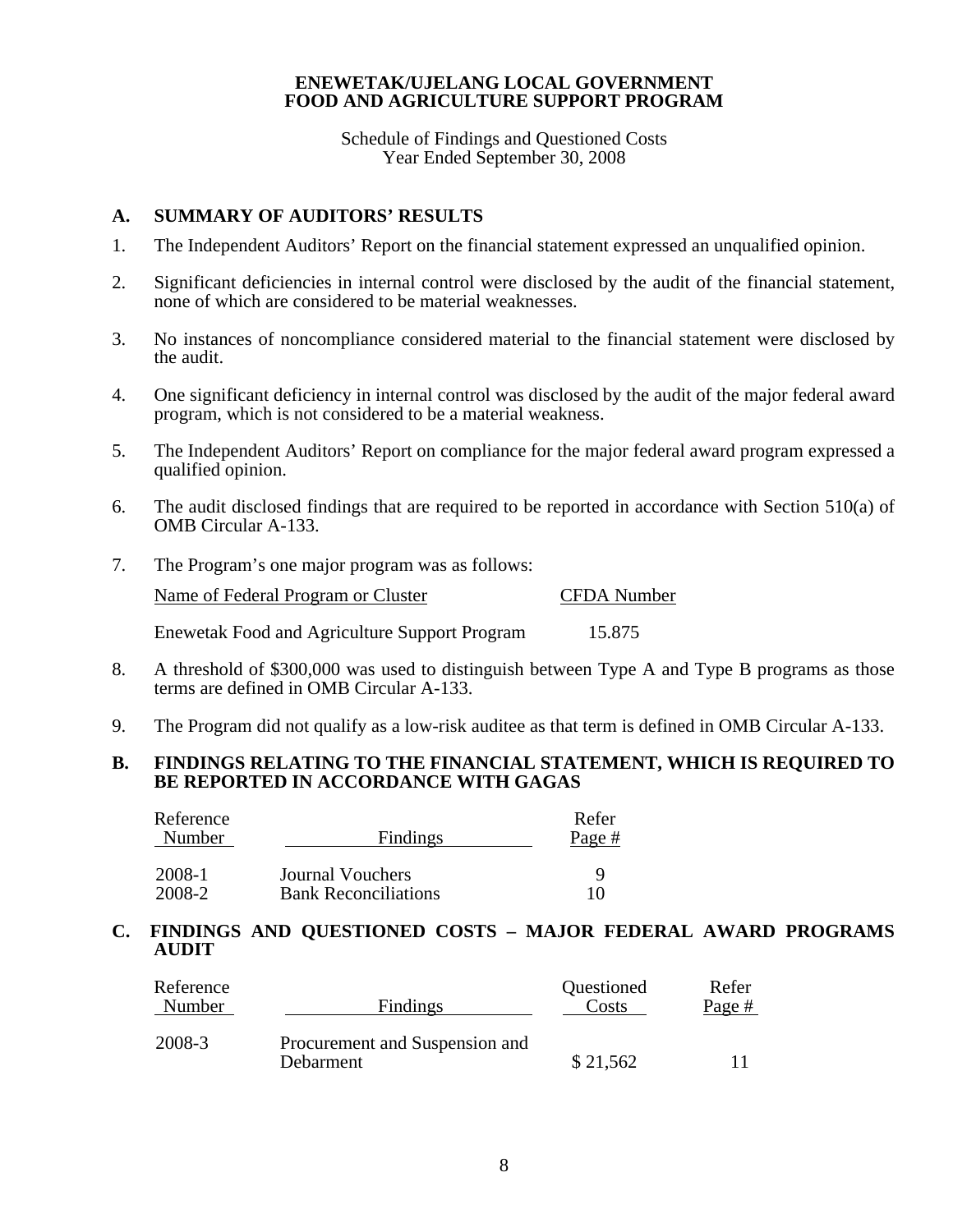Schedule of Findings and Questioned Costs, Continued Year Ended September 30, 2008

Finding No. 2008-1

Journal Vouchers

Criteria: Journal entries and adjustments should be specifically initialed by the preparer and reviewer to ensure accuracy and authorization.

Condition: Journal entries and adjustments are not specifically initialed by the preparer and reviewer.

Cause: The cause of the above condition is the lack of policies and procedures to ensure adequate segregation of duties pertaining to journal entries and adjustments.

Effect: The effect of the above condition is the possible misstatement of the financial statements.

Recommendation: We recommend that EULGOV adopt policies and procedures to ensure adequate segregation of duties pertaining to journal entries and adjustments.

Auditee Response and Corrective Action Plan:

Who: Neil Flores

What: Segregation of duties for the journal entries will be initialed by the preparer and will be review and approve by myself.

When: Immediately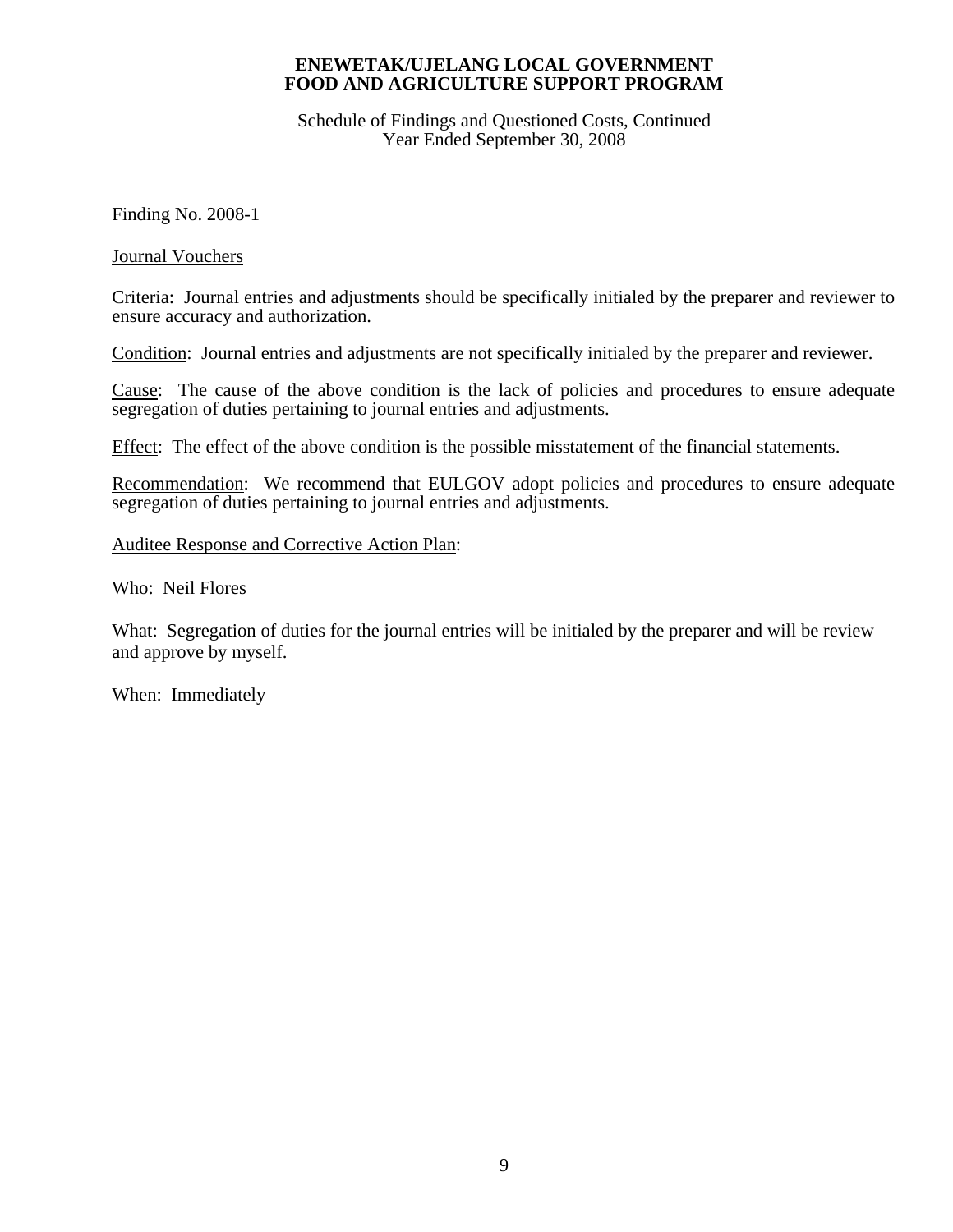Schedule of Findings and Questioned Costs, Continued Year Ended September 30, 2008

Finding No. 2008-2

Bank Reconciliations

Criteria: Bank reconciliations should be initialed by the preparer and reviewer.

Condition: Monthly bank reconciliations are not initialed by the preparer and reviewer.

Cause: The cause of the above condition is the lack of policies and procedures to ensure adequate segregation of duties pertaining to monthly bank reconciliations.

Effect: The effect of the above condition is potential misstatement of cash accounts.

Recommendation: We recommend that EULGOV adopt policies and procedures to ensure adequate segregation of duties pertaining to monthly bank reconciliations.

Auditee Response and Corrective Action Plan:

Who: Neil Flores

What: Segregation of duties in the monthly bank reconciliation will be implemented. The bank reconciliation will be initialed by the preparer and reviewed and approved by myself.

When: Immediately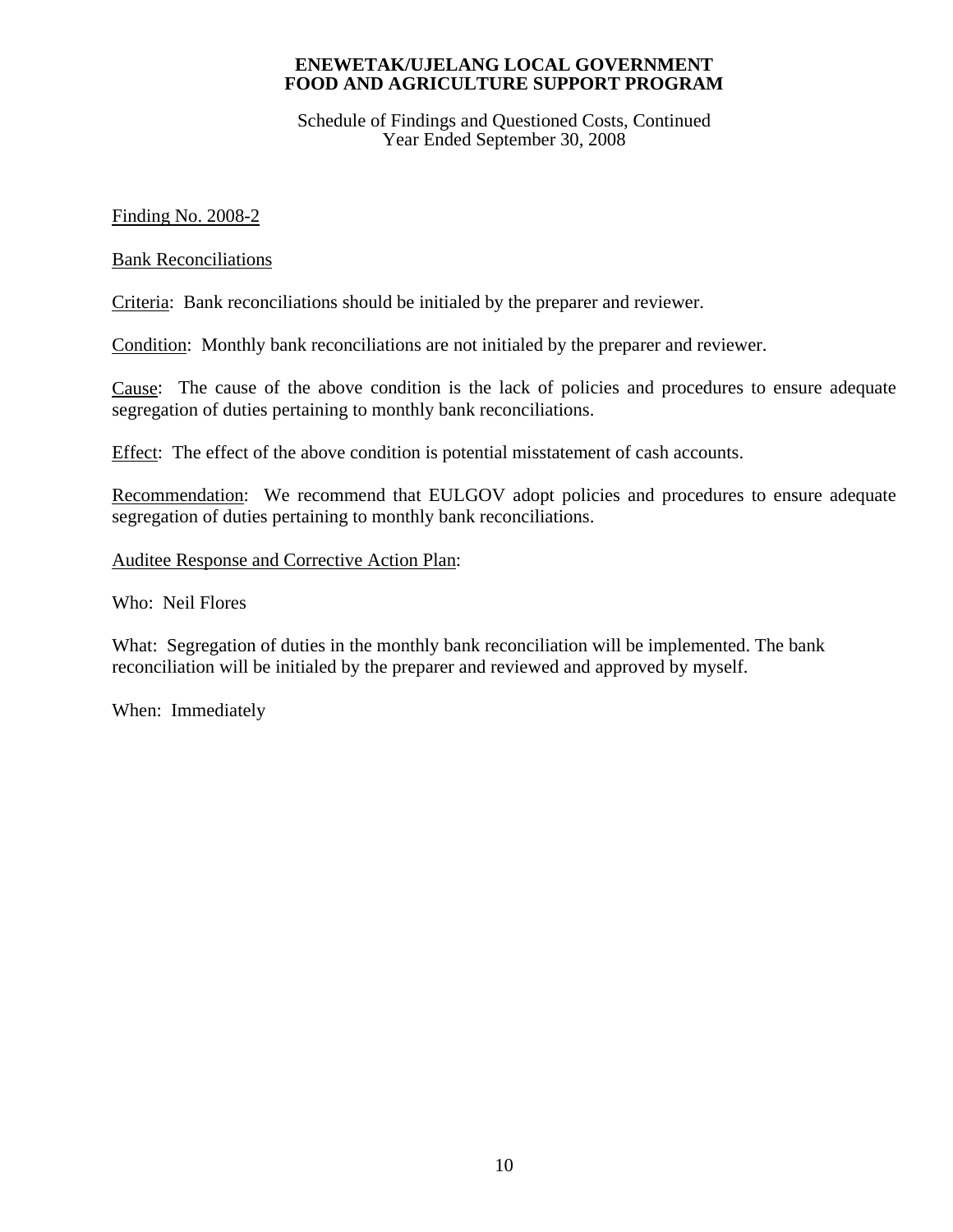Schedule of Findings and Questioned Costs, Continued Year Ended September 30, 2008

| Finding No.:             | 2008-3                                   |
|--------------------------|------------------------------------------|
| CFDA No.:                | 15.875                                   |
| <b>Grantor Agency:</b>   | U.S. Department of the Interior          |
| Program/Area:            | Procurement and Suspension and Debarment |
| <b>Questioned Costs:</b> | \$21,562                                 |

Criteria: Purchases less than \$100,000 require evidence of informal bidding procedures. For purchases greater than \$100,000, formal bidding procedures are required. Additionally, costs incurred for common or joint purposes should be allocated to the program based on a predetermined methodology.

Condition: Of thirty-one non-payroll expenditures tested, totaling \$1,043,564, procurement of services, supplies and equipment from vendors for the following items did not evidence support of either informal or formal procurement procedures.

| Check/JV# | Amount   |
|-----------|----------|
| 33419     | 576      |
| 33986     | 20,330   |
| 35291     | 656      |
|           | \$21,562 |

Cause: The cause of the above condition is the lack of support evidencing informal or formal procurement procedures for the procurement of goods and services.

Effect: The effect of the above condition is noncompliance with procurement procedures. Therefore, questioned costs result from this finding.

Recommendation: We recommend that EULGOV comply with requisite procurement standards.

Prior Year Status: The lack of informal procurement procedures was reported as a finding in the Single Audits of the EULGOV Food and Agriculture Support Program for fiscal years 1994 through 1998 and 2003 through 2007.

Auditee Response and Corrective Action Plan:

Who: Neil Flores

What: Informal bidding procedure will be followed

When: Immediately